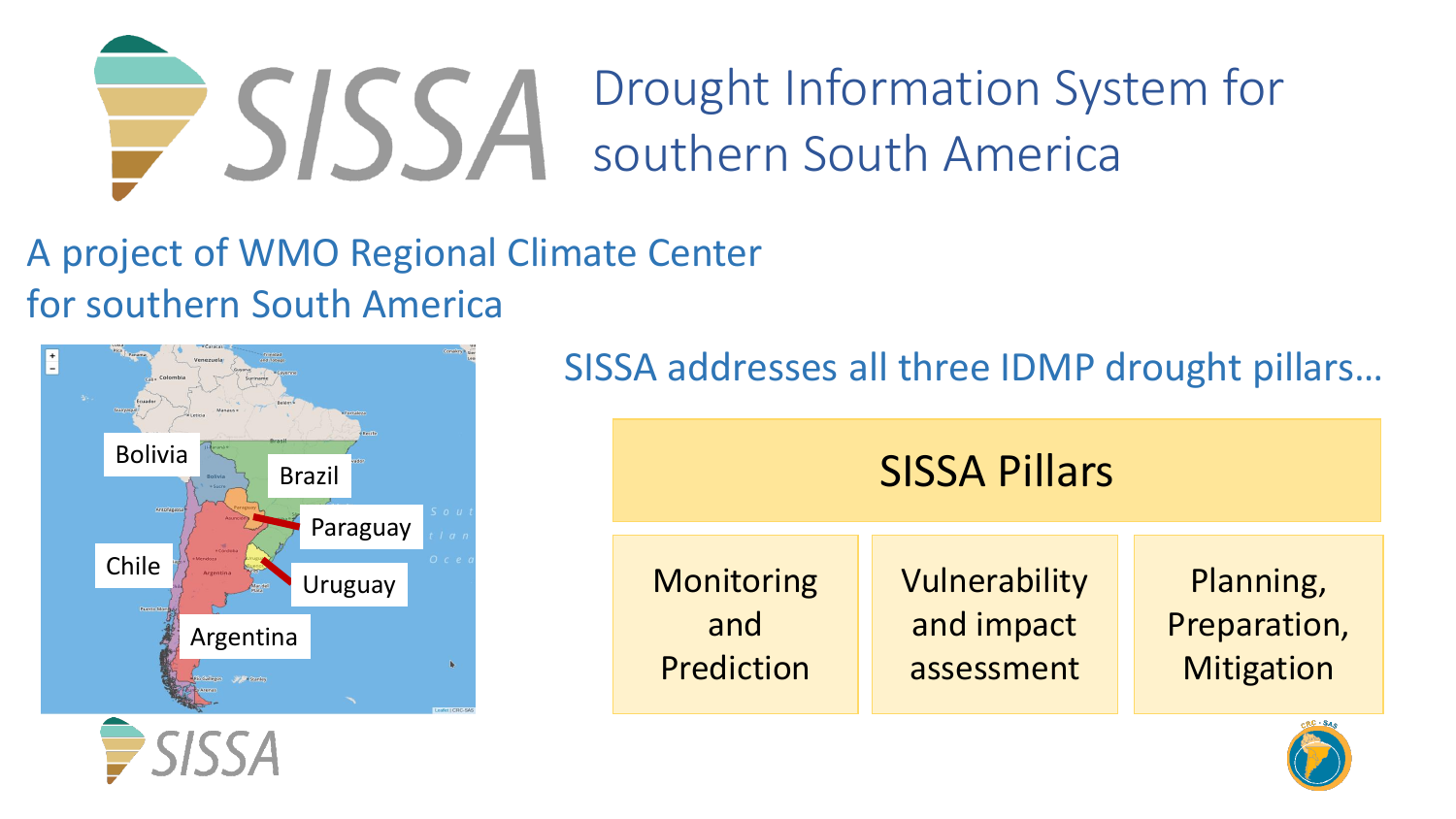# Monitoring and Prediction

- Regional database of meteorological data updated *daily* (for most countries).
- Satellite data complement sparse *in situ*  networks.
- Diagnostics now produced consistently for entire region.
- Easy access to raw and derived data through SISSA API.
- See https://sissa.crc-sas.org

### Areas under drought categories



### Drought categories from satellite (CHIRPS) precipitation



#### Vegetation index anomalies



### Evaporative Stress Index (NASA)



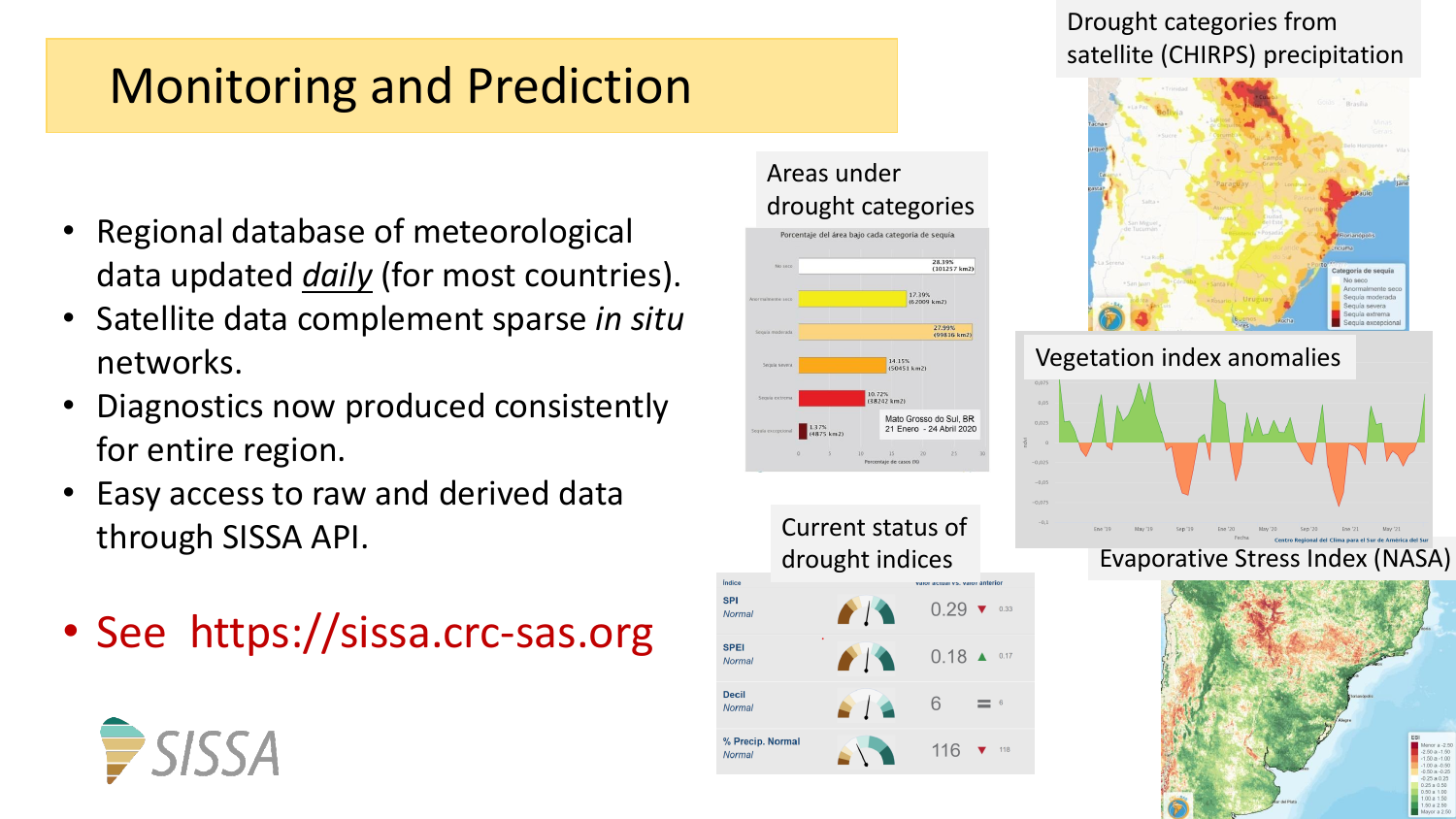# Vulnerability and Impact Assessment

### Vulnerability curve

Characterization of drought impacts on major crops:

- Soybean: Five SSA countries among global top 10 producers
- Probabilistic impacts: synthetic climate series are linked with crop models

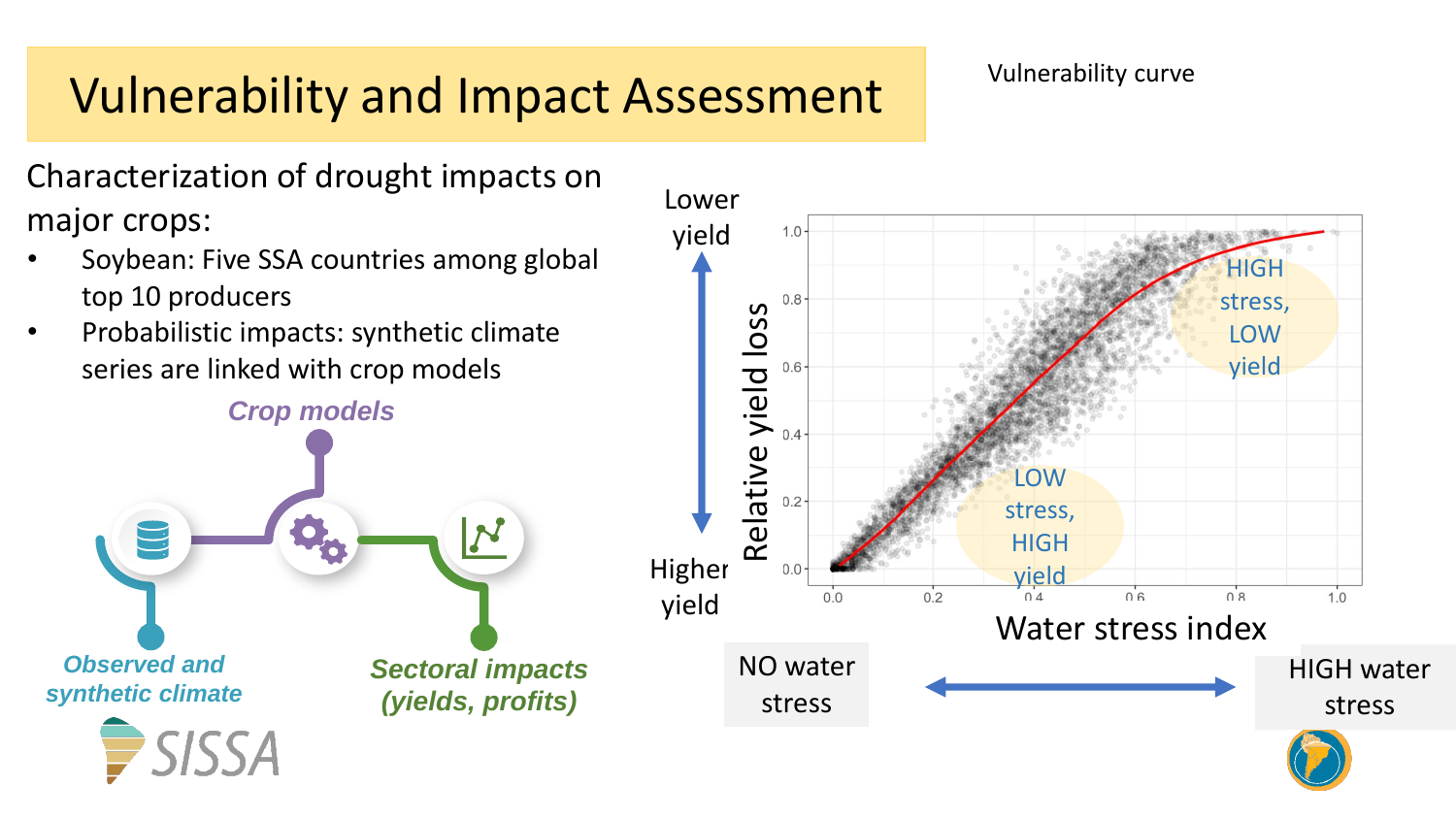# Planning, Preparation, Mitigation

- Regional process to help foster development of national drought plans
- Proto-plans being developed in a few countries



### In collaboration with partners…